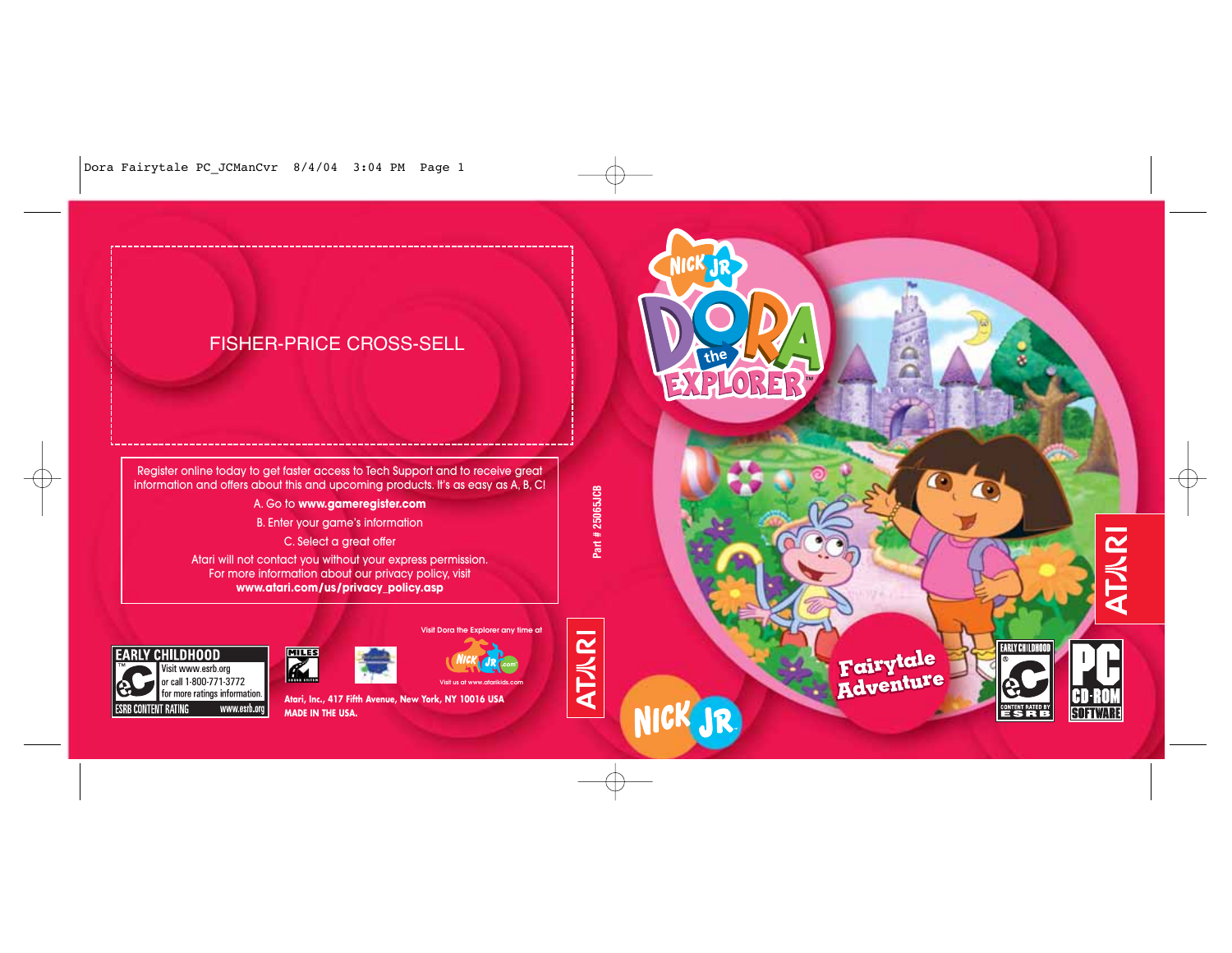# **TABLE OF CONTENTS**

# **FIRST THINGS FIRST**

# **The ReadMe File**

The Dora the Explorer™: Fairytale Adventure CD-ROM game has a ReadMe file where you can view both the License Agreement and updated information about the game. We strongly encourage you to take the time to read this file in order to get the benefit of changes made after this manual went to print.

To view this file after you install the game, double-click on it in the Fairytale Adventure directory found on your hard drive (usually C:\Program Files\Atari\Dora Fairytale Adventure). You can also view the ReadMe file by first clicking on the Start button on your Windows® 98/98SE/Me/2000/XP taskbar, then on Programs, then on Atari, then on Dora Fairytale Adventure, then on the ReadMe item.

# **System Requirements**

| <b>Operating System:</b> | Windows® 98/98SE/Me/2000/XP                                                  |
|--------------------------|------------------------------------------------------------------------------|
| Processor:               | Pentium <sup>®</sup> II 300 MHz or higher                                    |
| Memory:                  | 32 MB RAM (64 MB for XP)                                                     |
| <b>Hard Disk Space:</b>  | 100 MB Free                                                                  |
| <b>CD-ROM Drive:</b>     | 8X Speed                                                                     |
| Video:                   | 8 MB Windows® 98/98SE/Me/2000/XP-compatible                                  |
|                          | SVGA video card*                                                             |
| Sound:                   | Windows® 98/98SE/Me/2000/XP-compatible<br>sound card*                        |
| DirectX <sup>®</sup> :   | DirectX <sup>®</sup> version 9.0 (included) or higher                        |
|                          | * Indicates device should be compatible with DirectX® version 9.0 or higher. |
|                          |                                                                              |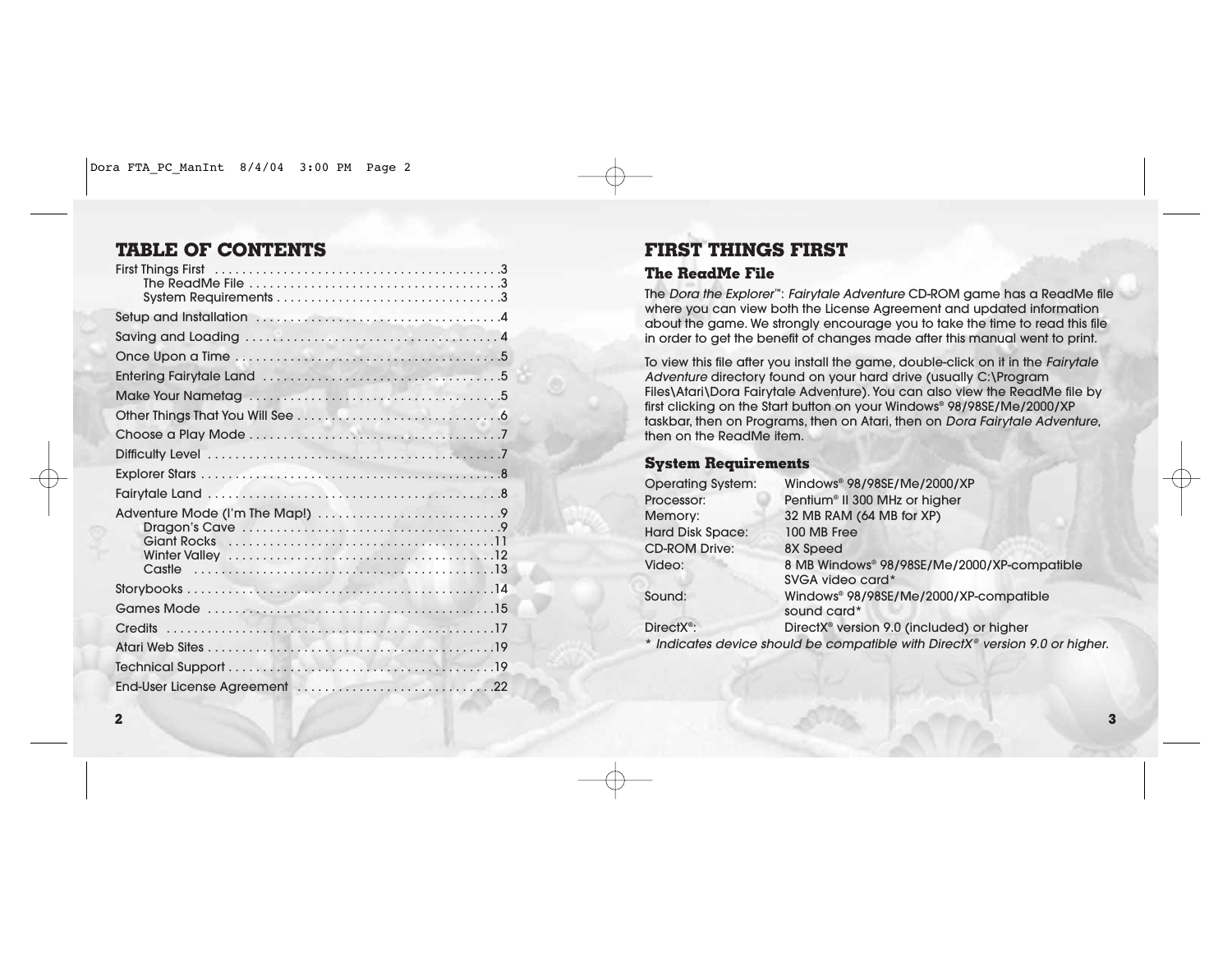# **SETUP AND INSTALLATION**

- 1. Start Windows® 98/98SE/Me/2000/XP.
- 2. Insert the Dora the Explorer: Fairytale Adventure CD-ROM game disc into your CD-ROM drive.
- 3. If AutoPlay is enabled, a title screen should appear. Click on the Install button to install the game. If AutoPlay is not enabled, or the installation does not start automatically, click on the Start button on your Windows® taskbar, then on Run. Type D:\Setup and click on OK. **Note:** If your CD-ROM drive is assigned to a letter other than D, substitute that letter.
- 4. Follow the remainder of the on-screen instructions to finish installing the Dora the Explorer: Fairytale Adventure CD-ROM game.
- 5. Once installation is complete, double-click on the Fairytale Adventure game icon on your desktop to start the game.

**Note:** You must have the Dora the Explorer: Fairytale Adventure game disc in your CD-ROM drive to play.

# **Installation of DirectX®**

The Dora the Explorer: Fairytale Adventure CD-ROM requires DirectX® 9.0 or higher in order to run. If you do not have DirectX® 9.0 or higher installed on your computer, click "Yes" when asked if you would like to install it.

# **SAVING AND LOADING**

Once you've created your nametag, your progress is automatically saved as you complete each game in Adventure Mode. (Your progress in Games Mode is not saved.)

To load a saved Adventure Mode game, click on your nametag and then click on the Fairytale Land entrance gate. Map will let you know what you've already completed and what you still need to do to continue your adventure.

# **ONCE UPON A TIME**

When a mean witch casts a spell to turn Boots into Sleeping Boots, Dora must become a true princess to awaken him! First, Dora has to find the Dragon's Magic Rings. Then she has to teach the Giant Rocks to sing. And then she needs to turn Winter to Spring. Finally, she has to bring the Moon to the Queen and King. And she can't do it without your help!

# **ENTERING FAIRYTALE LAND**

Click on the New Key button to make a key that will open the gate to Fairytale Land. New Key

# **MAKE YOUR NAMETAG**





What do you want your key to look like? Click on the left and right arrows to choose from different kinds of keys.

Next, click on the letters or use your keyboard to write your name on the nametag. Then click on a color for your nametag. Click on a sticker to add it to your nametag. When you're done making your nametag, click on the ¡Vámonos! Button to go to the Fairytale Land gate.

Now that you have the key, you can help Dora open the Fairytale Land gate by clicking on your key and then clicking on the gate.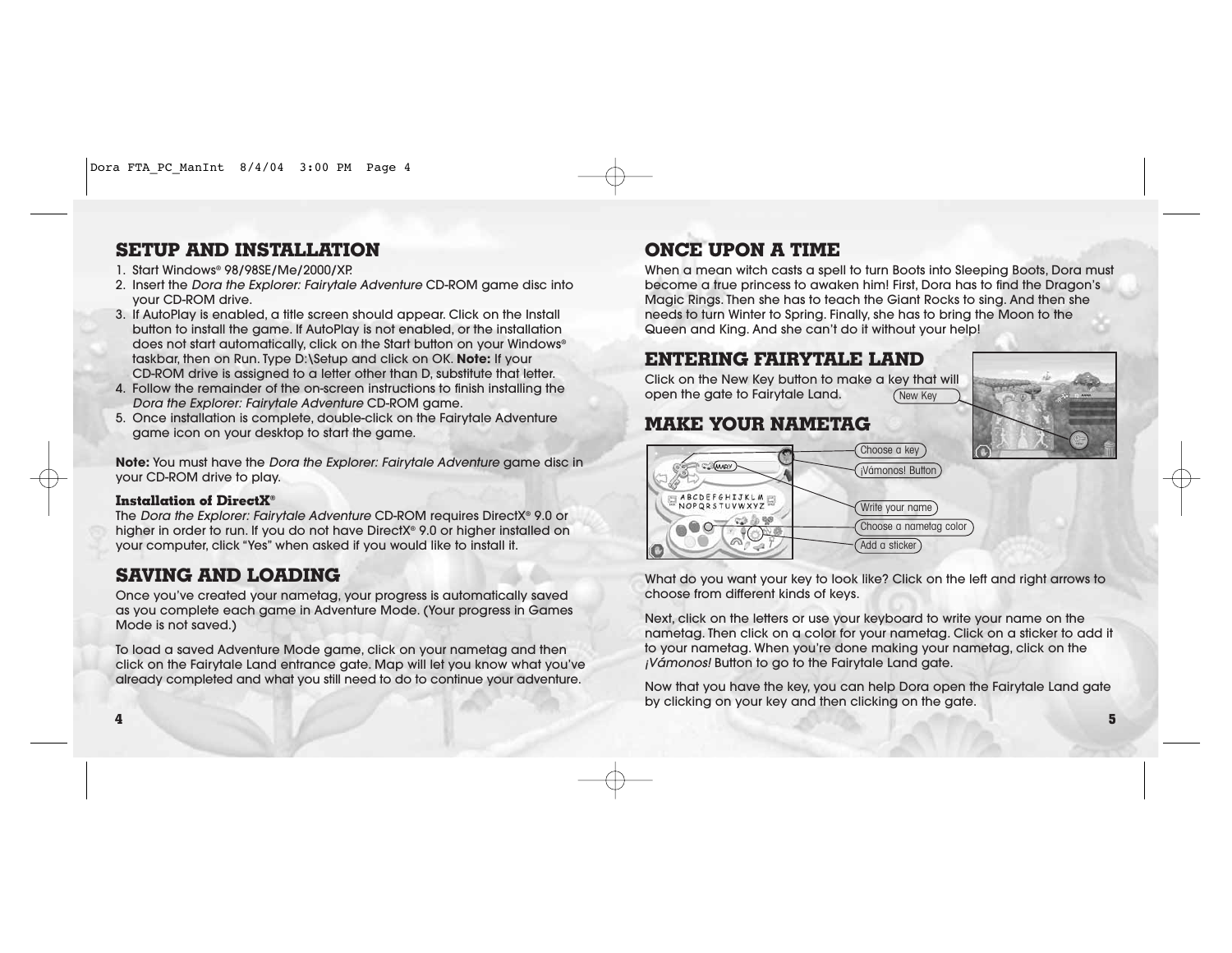**Note:** If you wish to delete a nametag, click the name you want to delete, and then click on the Recycle Bin. Click "Yes" if you want to delete that name, or click "No" if you do not.

# **OTHER THINGS THAT YOU WILL SEE**



Click on the blue Back Arrow to go back to the previous screen.



Click on Map to return to the Adventure Mode screen. See Adventure Mode on page 9 for details.



Click on the Stop Sign if you wish to stop playing. Once you have clicked on STOP, click on YES to quit the game and go to the Credits screen. Click on the Credits screen to return to the desktop.



Click on the Printer if you want to print a picture. **Note:** You must have a printer installed and attached to your computer in order to print pictures.



Click on the Star Pocket to reveal the Explorer Stars that Dora has found. See Explorer Stars on page 8 for details.



Click on the Replay button if you want to play a game again.



Click on this button if you want to return to the entrance of Fairytale Land. See Fairytale Land on page 8 for details.



Yellow directional arrows show paths Dora may want to take.



From the Adventure Mode screen, click on the key icon to return to the Fairytale Land gate and sign in as another player.

# **CHOOSE A PLAY MODE**

Choose Map on the left to go on a Fairytale Adventure and play the games in order (see Adventure Mode on page 9). Or choose the pictures on the right to play Fairytale Land games in any order you want (see Games Mode on page 15).



# **DIFFICULTY LEVEL**



Which level do you want to play? Level 1 is the easiest, Level 2 is a little more difficult, and Level 3 is the most advanced. Click on the number of the level you want to play. Once you have chosen your difficulty level, click on the ¡Vámonos! button to play a game.



If you are playing a game (in either mode) and it seems too hard or too easy, you can change the difficulty level. First, click on the magic wand star in the lower-right corner of the screen. Then click on the number of the level you want to play. Once you have chosen the new level, the game will start over. **<sup>7</sup>**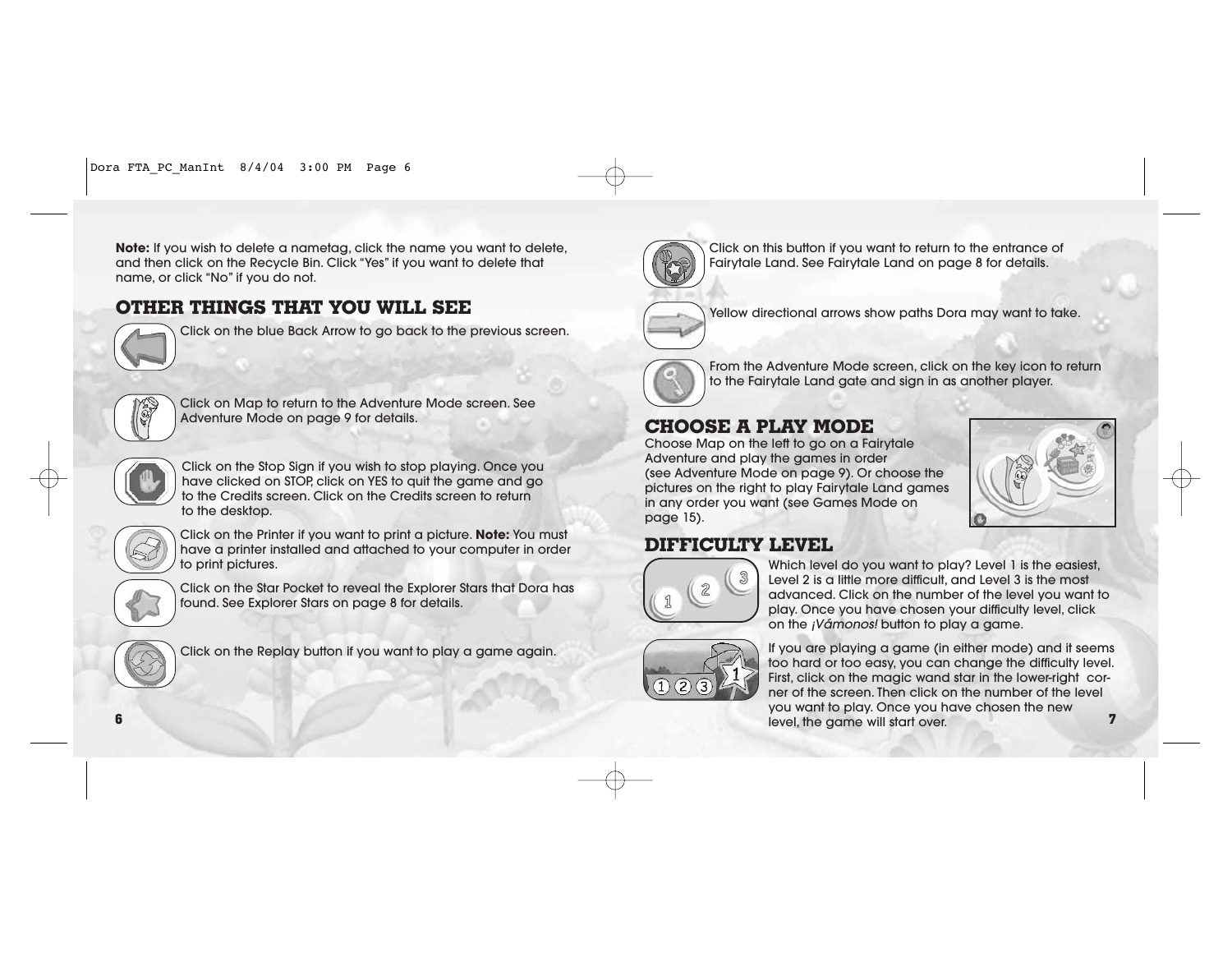**8**

# **EXPLORER STARS**

When Dora finds hidden Explorer Stars, she gathers them in the Star Pocket. Each Explorer Star has its own special power to help Dora.

|    | <b>EXPLORER STAR</b> | <b>POWER</b>          | <b>WHERE THEY ARE</b>       |
|----|----------------------|-----------------------|-----------------------------|
|    | Hero Star            | is super-strong       | The Three Little Pigs area  |
|    | Saltador             | jumps                 | The Gingerbread Man area    |
|    | Sliperoonee          | makes things slippery | The Gingerbread Man area    |
|    | Switchy              | changes shape         | The Gingerbread Man area    |
|    | Gusty                | blows a breeze        | Jack and the Beanstalk area |
| තු | Glowy                | makes a bright light  | Jack and the Beanstalk area |
|    | <b>Rocket Star</b>   | flies through the air | Jack and the Beanstalk area |

**Note:** Depending on the difficulty level you have chosen, you might not see all of the Explorer Stars.

# **FAIRYTALE LAND**

Dora needs your help to become a true princess before the last rainbow leaf falls from the ivy vine.

# **Clickables**

Explore Fairytale Land by clicking on lots of things

— you might see something silly happen! You will know there is something to click on when your mouse cursor highlights on-screen.

# **Following the Path**

To lead Dora on an adventure, click on the path that you want her to follow.

Sometimes you might want to wander off the main path to see what you can find (like more clickables and Explorer Stars)! You can even enter the worlds of The Three Little Pigs, Jack and the Beanstalk, or The Gingerbread Man.

# **ADVENTURE MODE (I'M THE MAP!)**



# **DRAGON'S CAVE**



# **Open the Dragon's Cave Skills: Color Matching**

Dora needs to get into the cave to find the Magic Rings, but the witch has put boulders in the way! You'll need an Explorer Star to help Dora move the boulders so that the small jewel at the top touches the big jewel at the bottom. Just click on groups of three or more boulders that are touching and are the same color, and when the jewels touch, the path will clear!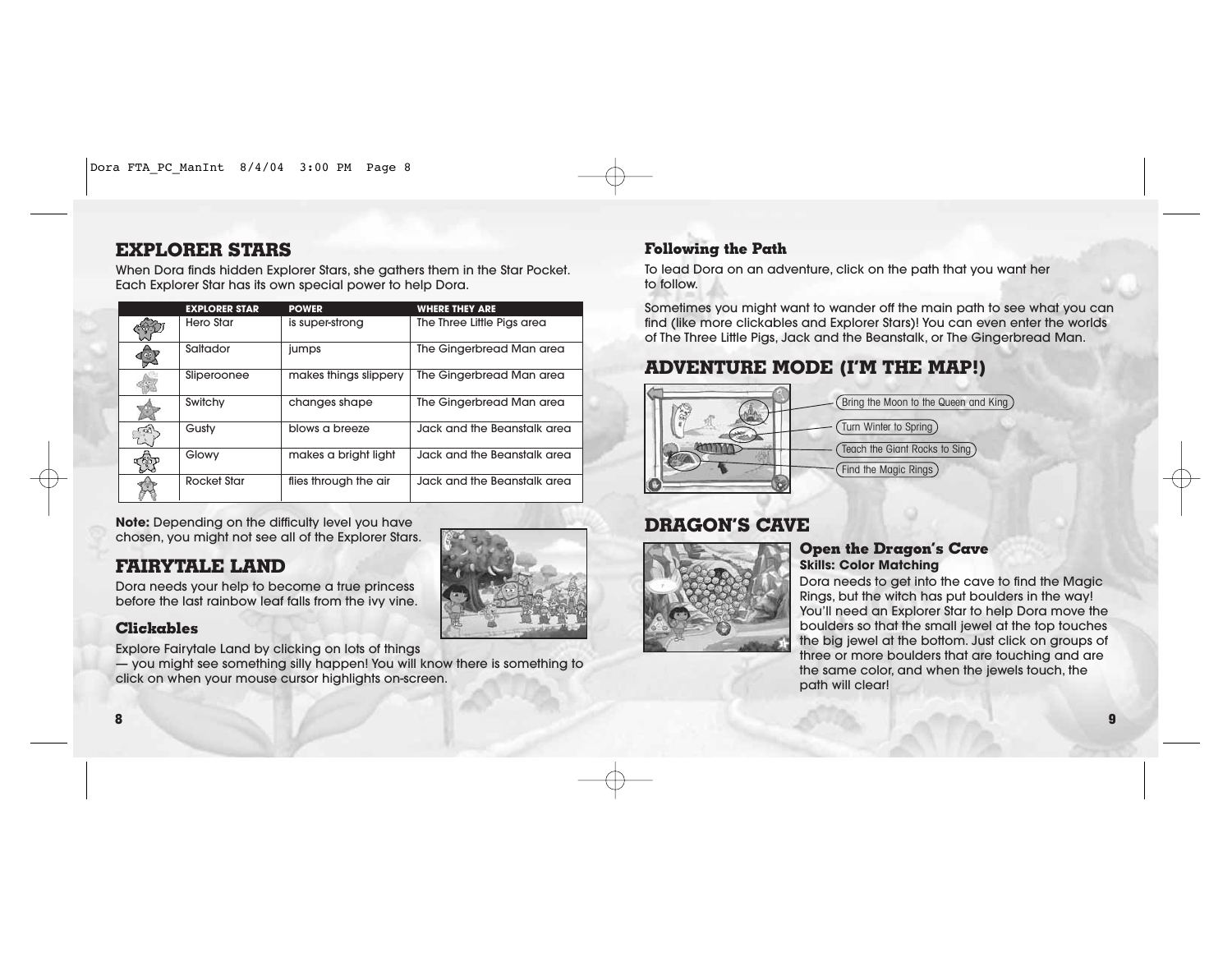

Click on this button to mix up the order of the boulders.

This shows the number of boulders you have helped clear out of the way.



## **Find the Magic Rings Skills: Color Matching, Shape Matching**

Click on all of the jewels that match the color the Dragon says. They will form a shape. Then click on the treasure chest that has the matching shape on it. The treasure chest will open to reveal a ring! Find all of the rings to help Dora complete her first test towards becoming a true princess.

After you have found all of the rings, click on the Dragon to continue on the adventure!

# **GIANT ROCKS**

Dora needs to get to the Giant Rocks, but the witch tries to block her from getting there. Depending on the difficulty level you have chosen, you'll need one, two or three Explorer Stars to help Dora.



# **Save the Giant's Pets**

The Giant lost his Hamster, Kitty and Puppy after they wandered into the Magic Forest Maze. To lead Dora through the maze, use the arrow keys on your keyboard or click on the path using your mouse.

Use the chart on the right side of the screen to see which items you can use to clear things out of

Dora's path. Each level requires that you use different items. For example, you might need to collect a wheelbarrow to get rid of a pile of leaves, or collect a green magic wand to clear away all of the leaf piles in the maze.

# **Teach the Giant Rocks to Sing Skills: Listening, Sequencing**

Once you teach the Giant Rocks to sing, you can make songs with them! Each of the rocks is a musical note.

# **Learn Songs**

Click on the music note button to learn a song. Click the rock with the arrow over it to play the note that comes next in the song. When you've played all of the notes in the song, the rocks will sing the songs back to you.

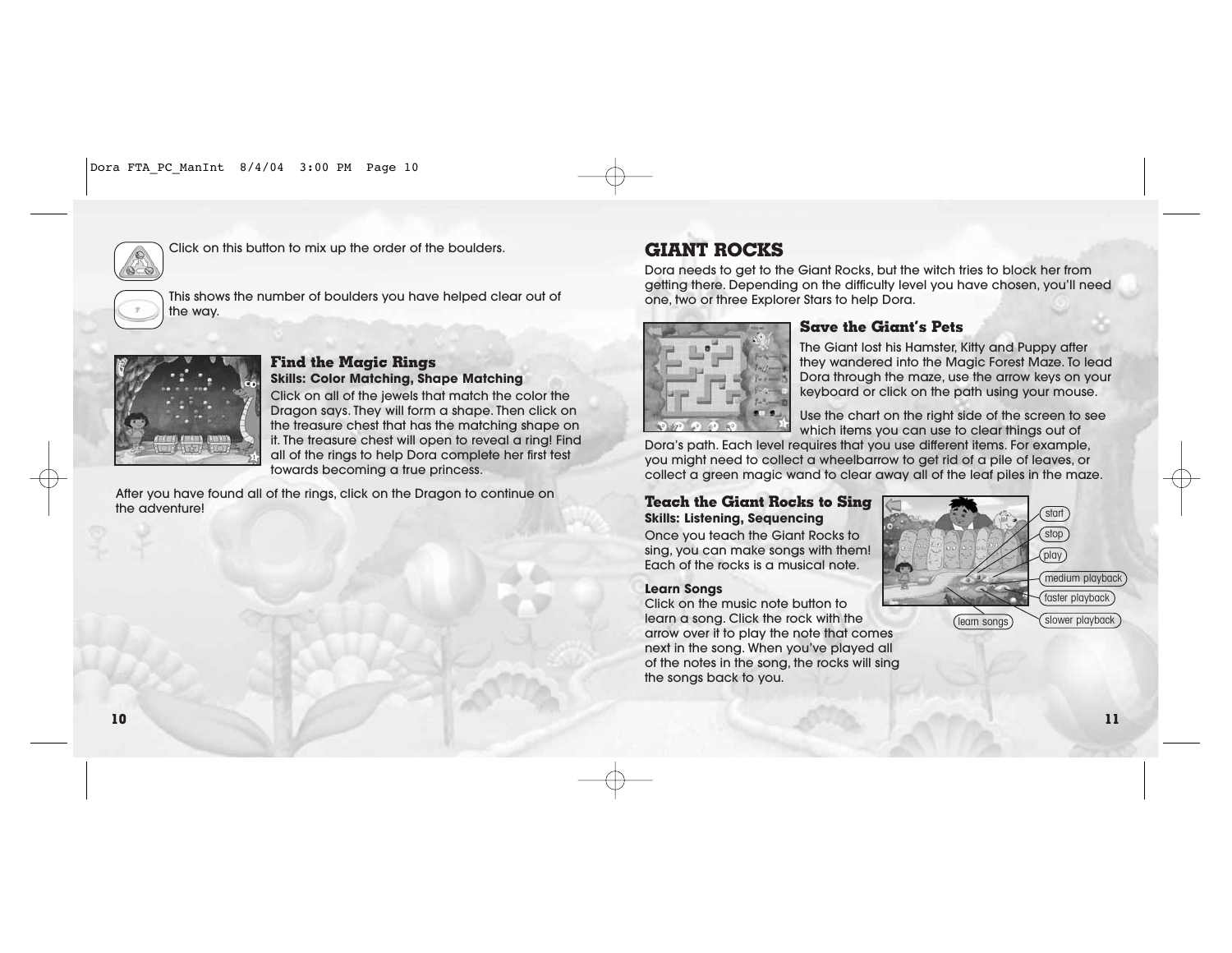## **Record Songs**

Click on the start (circle) button to record what you play, and then click on the rocks to make a song. Click on the buttons at the bottom of the screen to play your song, and to make it play fast or slow.

## **Listen to Songs**

In Adventure Mode, you can also play the Music Box from this screen, and listen to any of the songs from the game.

# **WINTER VALLEY**

Dora is on her way to Winter Valley, but the witch tries to keep her from crossing the bridge. Depending on the difficulty level you have chosen, you'll need one, two or three Explorer Stars to help Dora.

## **Dress the Snowmen Skills: Color Matching, Size Matching**

Dora has lost her Bag of Sunshine, and the snowmen have lost their scarves, mittens and hats! Click on the snow pile to find the items that the snowmen lost. Click on the missing item that the snowman is looking for, and then click on the snowman to give it back to him.

Once the snowmen have all of their clothes, you can help Dora look for the Bag of Sunshine.

# **Turn Winter to Spring**

Click on the Bag of Sunshine to make the sun come out. Sing the Caliente Song with Dora, and use the sun (move your mouse cursor all around the screen) to melt the snow. Once you have helped Dora turn Winter to Spring, the animals will come back and give Dora a Magic Hairbrush.



# **CASTLE**

# **Use the Magic Hairbrush**

Dora runs up a big staircase to reach the top of the tower with the Queen and King. But then the witch takes away the stairs, so Dora's friends Isa, Tico and Benny can't join her. Click on the Magic Hairbrush, and then brush Dora's hair (click on it) to make it



long enough for her friends to climb to the top of the tower.



## **Catch the Stars Skills: Mathematical, Hand-Eye Coordination**

Move your mouse cursor over Dora, Isa, Tico and Benny to help them jump up into the night sky to catch stars. Catch all of the stars to create a magical star staircase that Dora can climb to reach the Moon.

# **Bring the Moon to the Queen and King**

Bring the Moon down to the Queen and King to help Dora complete her last task. Then watch her transform into Princess Dora and save Sleeping Boots!

Princess Power! ¡Poder de Princesa!

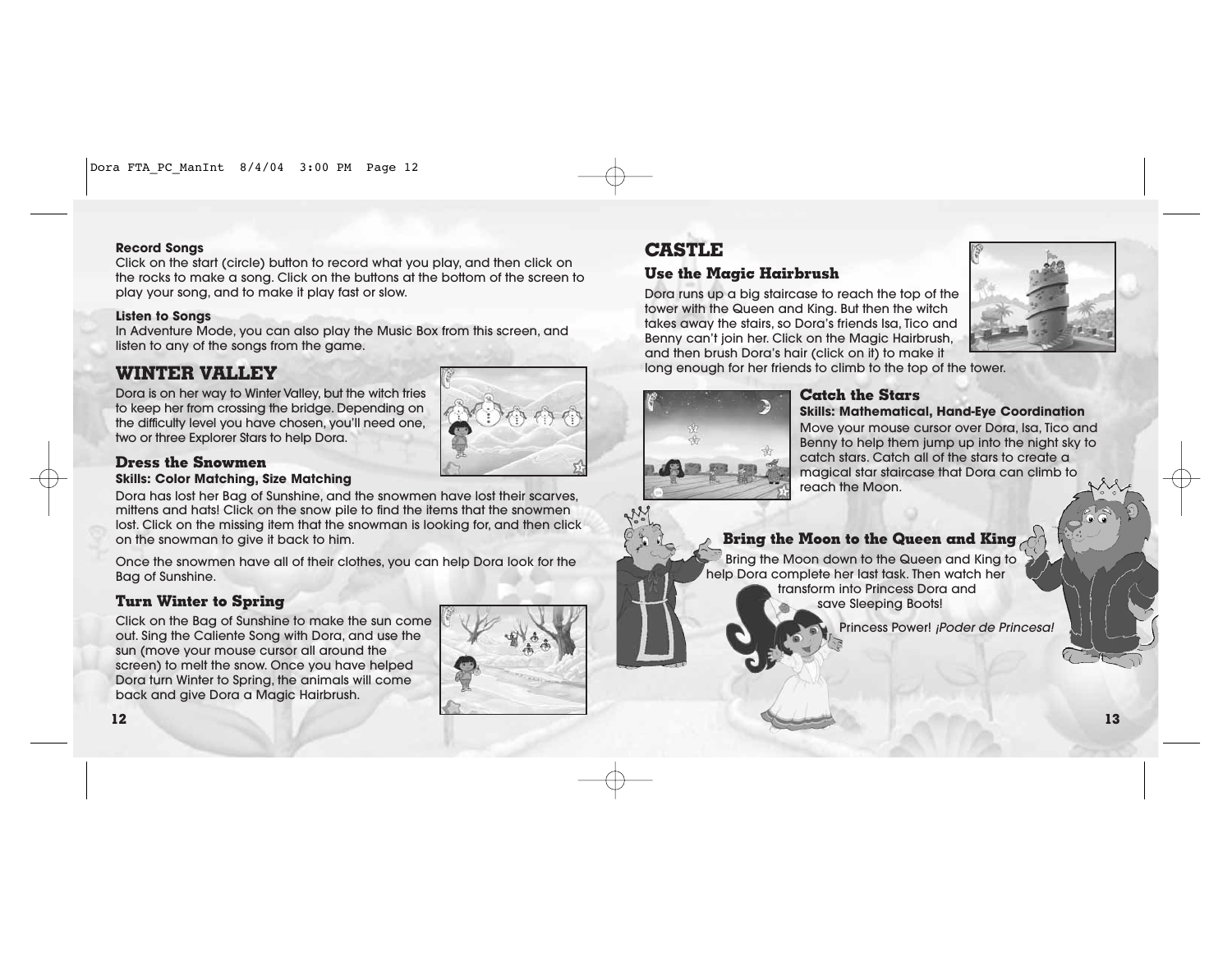# **STORYBOOKS**

You can go to the Storybook Activities by clicking on the storybook areas (off of the main paths in Adventure Mode) or by clicking the book icon from the Games Mode menu (see page 15).



# **Reading**

Read your favorite fairytales (in English or Spanish), and color pictures from the stories. You can choose from The Three Little Pigs, Jack and the Beanstalk or The Gingerbread Man.

Turn the page

Click the page to color it



Click on the Speaker button at the top of each page to listen to the story.

# **Coloring**



Click on a storybook picture if you want to paint it. You can paint either by using one of the three sizes of paintbrushes, or by using the paint bucket to fill in a large area.

You can use the up and down arrows to scroll through different stickers to put on your picture. First, click on any sticker you want to include. Then click on the picture where you want to put the sticker.

You can see all of the pictures you have colored by clicking on the left and right arrows at the bottom of the screen.

Click on the Printer button if you want to print a picture. If you want to print the whole book in black and white (to color in later, away from the computer), click the Printer button on the Title Screen of the book. **Note:** You must have a printer installed and attached to your computer in order to print pictures.

# **GAMES MODE**

Play Fairytale Land games in any order you want. Click on the activity you want to play:



Open the Dragon's Cave

Find the Magic Rings

Save the Giant's Pets

Teach the Giant Rocks to Sing

Dress the Snowmen



Use the Magic Hairbrush

Catch the Stars

Play the Music Box

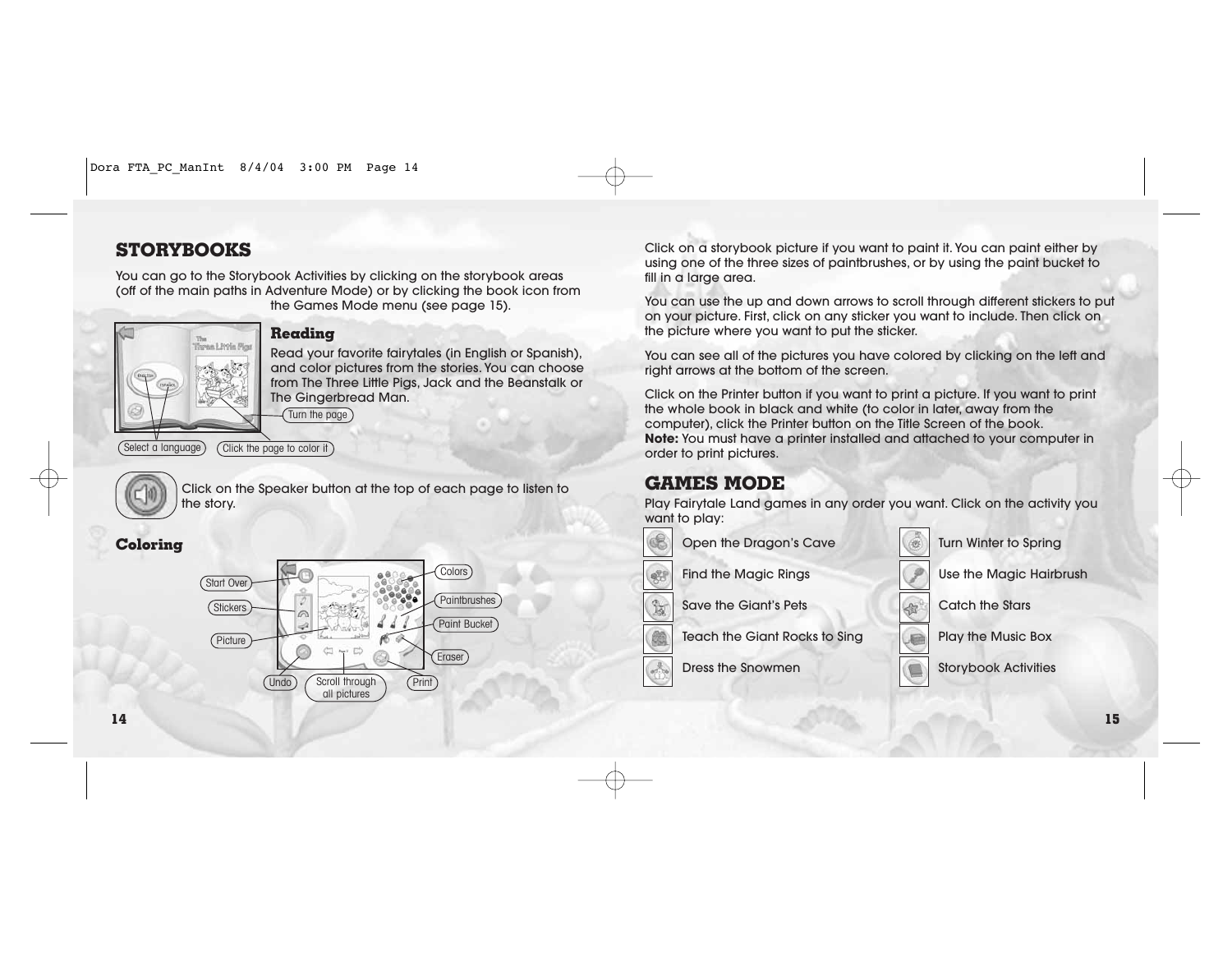# **CREDITS**

# **Atari**

Jon Chmura **Producer** Dan DeOreo Game Designer, Producer Deborah Montella Associate Brand Manager Jennifer Fukuda Senior Brand Manager Hudson Piehl Executive Producer Paul Hellier Director of Technology Laura Campos Director of Marketing Chris Munson Licensing Specialist – Strategic Marketing Steve Martin Director of Creative Services Elizabeth Mackney Director of Editorial & Documentation Services Kristine Meier Art Director Kelly Wolnik Graphic Designer Randi Kravitz Documentation Specialist Norm Schrager **Copywriter** Michael Gilmartin Director of Publishing Support Bill Carroll Q.A. Manager Ken Ford I.T. Manager/Western Region

Michael Vetsch Manager of Technical Support Ezequiel "Chuck" Nunez Q.A. Testing Supervisor Joe Taylor Lead Tester Jason "Method" Johnson Assistant Lead Tester Jose "Pepe" Jauregui Carl Vogel Ken Moodie Brad Johnson Carrie Greenler Angel Marquez Testers Dave Strang Compatibility Lab Supervisor Scotte Kramer Compatibility Test Lead Randy Buchholz Mark Florentino Chris McQuinn Cuong Vu Compatibility Analysts Ken Edwards Engineering Services Specialist Eugene Lai Engineering Services Technician Todd Curtis Vice President, Operations Eddie Pritchard Director of Manufacturing Lisa Leon Lead Senior Buyer Gardnor Wong Senior Buyer Tara Moretti Buyer Janet Sieler Materials Planner

Nichole Mackey Process Planner

### **Special Thanks**

Andrew Spencer Janice Yates Kathie Barniak

## **ImaginEngine ImaginEngine San Francisco Production Office**

### Kris Moser

Senior Producer and Game Designer Shawn Brownell Art Director, Lead Artist and Animator Erin Bradley

Associate Producer

### **ImaginEngine Software Engineering Framingham Office**  Dave Little

Associate Producer, Asset Manager and Asst. Programmer Brian Weed Senior Engineer Greg Cioffi Engineer

### **Animation by Frenetik Studio**

Louis-Guy Dumais Lead Animator Patrick Desilets Éric Sévigny Adam Duff Frederic Normandin Animators Edith Lebel Nguyen Hi Trinh Tho Nauven Michel Hitchcox Jean-François Pilon Miriana Panic Jennifer Sullivan Background Artists

**Storybook Characters & Art** Nickolay Tilcheff Artist

**Script** Abby Paige Script Writer

### **Audio**

Greg Rahn at Soundmindz Sound Designer and CD Rom Music Composer Joe Sigretto at The Tone Lab Sound Editor

### **ImaginEngine Administration**

Mark Loughridge Chairman Jon Goldman CEO Andrew Ayre President Bridget Erdmann Creative Director Philo Northrup Executive Producer Randall Sanborn Chief Technology Officer Rob Thomure Audio Director

### **Special Thanks**

Paige O'Donoghue Lana Thomas Leigh Brown Denise Kelly

## **Educational Consultants**

Christine M. Ricci, Ph.D. Director of Research, Dora the Explorer Melissa Sacco Michelle Gorden Preschool Educational Consultants Patty Langdon McFadden Kindergarten Educational Consultant **<sup>17</sup>**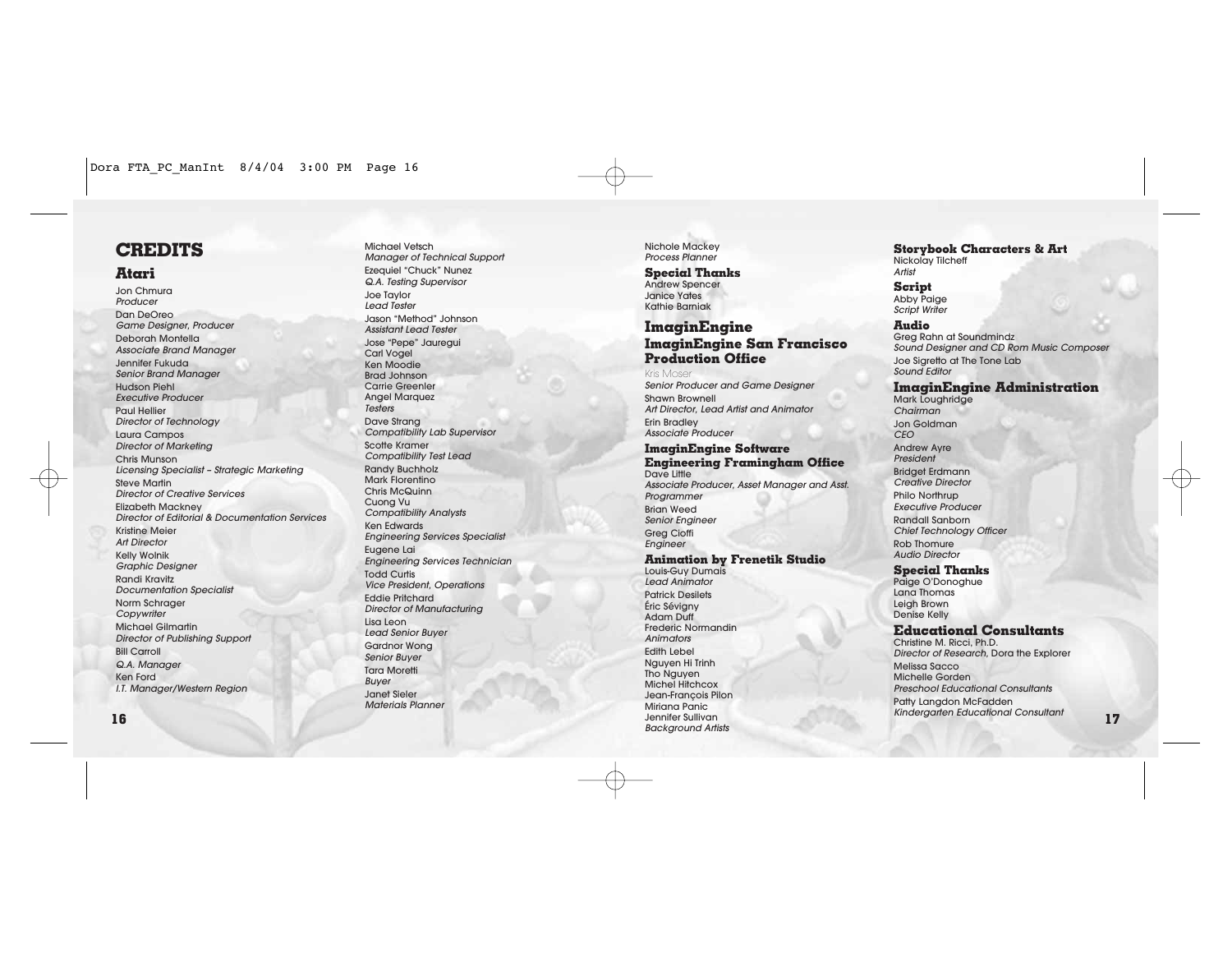## **Nickelodeon Interactive**

Steve Youngwood Senior Vice President of Media Products Stacey Lane Director of Interactive Production & Marketing Jack Daley Coordinator of Interactive Production & Marketing **Tim Blankley** Creative Director Nickelodeon Creative Resources Rob Lemon Senior Designer of Interactive Nickelodeon Creative Resources Brian Bromberg Copy/Content Manager Nick Jr.

### **Nickelodeon would like to thank:**

Giuseppe Bianco Leigh Anne Brodsky Rosslyn Byrd Jaime Dictenberg Chris Gifford Russell Hicks Paul McMahon Sarah Noonan Linnette Pastori Christine Ricci Miles Rohan Joe Sandbrook Eric Squires Lori Szuchman Geoff Todebush Teri Weiss Gerald Yarborough Stavit Young

### **Voice Talent**

Dora ... Kathleen Herles Boots, Ring 1 ... Harrison Chad Benny, Ring 3 ... Jake Burbage Witch ... Chita Rivera Giggling Dwarf, Ring 2, Star 1, Fairy Star ...Jessica Salas Star 2, Wall, Bookish Dwarf ... Jake Weinreb Tico, Prince, Ring 4 ... Jose Zelaya Youngest Dwarf, Ring 5, Star 3 **Lenny Herrera** Isa, Gnome, Star 4 ... Ashley Fleming Dragon, Skinny Dwarf, Snowman 2 & 3, Giant, Moon ... Leslie Valdes Giant Ogre, Snowman 1, 4 & 5. Scowley Dwarf ... Adam Seitz Jack, Gingerbread Man, Rabbit ...Stephen Scott Scarpulla Map, Worried Dwarf ... Mark Weiner King, Oldest Dwarf, Wolf ... Oscar Colon Queen, Snow White ... Margaret Reed Rocks ... Douglas Carrigan **Voice Over Production**

Douglas Carrigan at VoiceWorks Productions, Inc. Producer/Director

Don Hoffman at The Audio Department, New York **Engineer** John Chominsky at Atlantis Group, Los Angeles

Engineer

## **Singing Rocks Song Recording**

J. Martin Taylor at Acmelabs Audio, Vancouver, B.C. Sound Engineer

# **ATARI WEB SITES**

To get the most out of your new game, visit us at:

## **www.atarikids.com**

To send e-cards to your friends, download wallpapers, or get access to other free stuff, visit our Freebies section at:

## **www.atari.com/us/freebies**

If you would like to chat with other gamers, as well as developers, visit our Community Forum area at:

### **www.ataricommunity.com**

Kids, check with your parent or guardian before visiting any web site.

Chat Messages: Atari does not monitor, control, endorse, or accept responsibility for the content of chat messages. You are strongly encouraged not to give out identity or other personal information through chat message transmissions. Kids, check with your parent or guardian if you are concerned about any chat you receive.

Use of Atari web sites is subject to terms and conditions, which you can access at:

## **www.atari.com/us/terms\_of\_service.asp**

# **TECHNICAL SUPPORT**

### **Help Via the Internet**

Up-to-the-minute technical information about Atari products is generally available 24 hours a day, 7 days a week via the Internet at:

**www.atarisupport.com**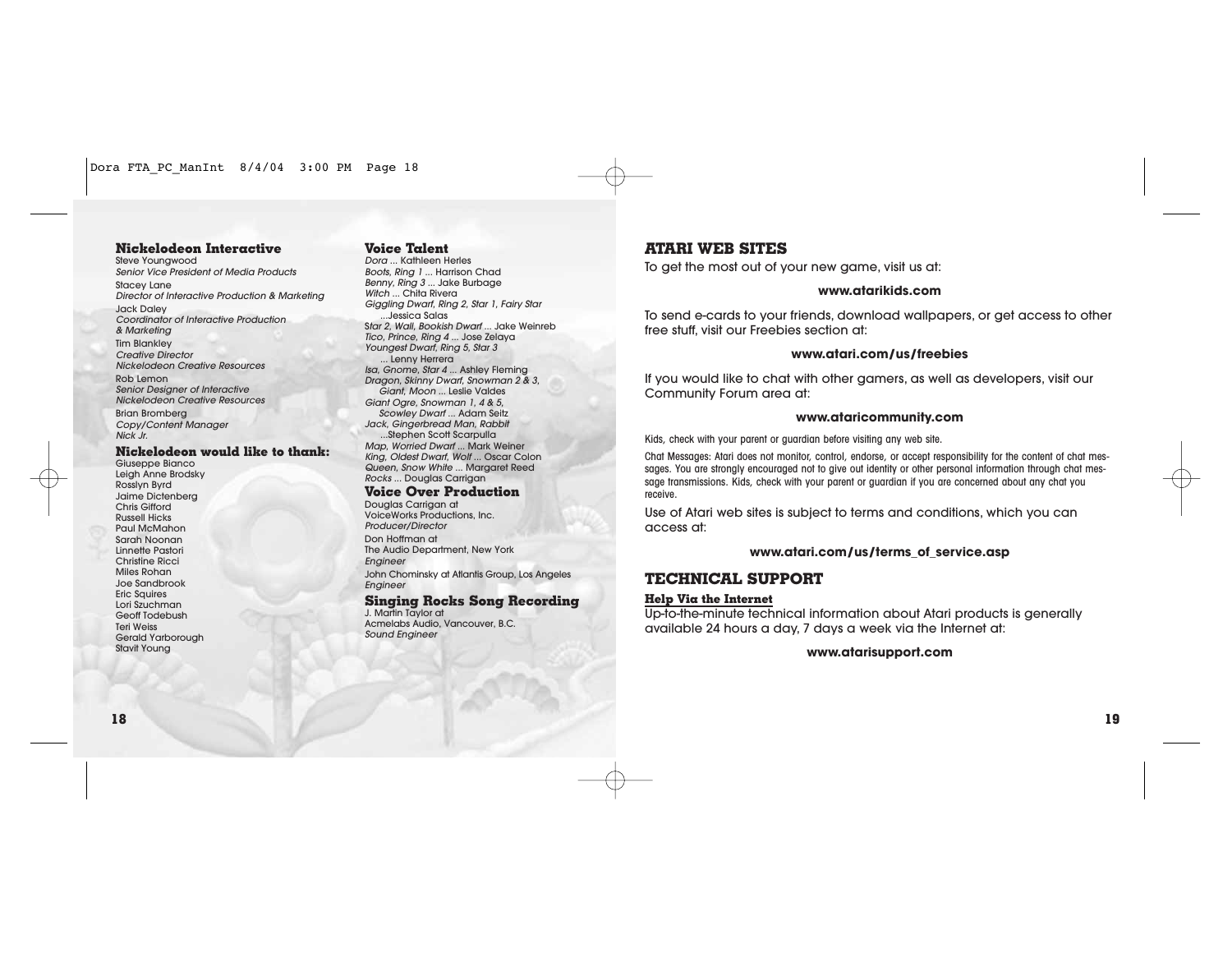Through this site you'll have access to our **FAQ** (Frequently Asked Questions) documents, our FTP (File Transfer Protocol) area where you can download patches if needed, our **Hints/Cheat Codes** if they're available, and an **E-Mail** area where you can get help and ask questions if you do not find your answers within the **FAQ**.

**Note:** In the event we must send you a Hint Sheet, FAQ document, patch or update disc via E-mail, we may require verifiable consent from a parent or guardian in order to protect children's privacy and safety online. Consent Forms are available at the web site listed above.

## **Help Via Telephone in the United States & Canada**

For phone assistance, call **Atari Technical Support** at **(425) 951-7108**. Our **Interactive Voice Response** system is generally available 24/7, providing automated support solutions immediately.

Great News! We've improved our Automated Systems so that you can get product-specific Troubleshooting help more quickly. All you need to do is enter the product's **Part #** when prompted to do so. This will take you directly to all of our known issues and solutions for this title. The product's **Part #** is located in several places (on the CD label, package and/or plastic disc case) and is usually identified by a number such as **04-12345**. When prompted by the Automated System, enter the **last five digits** of your product's Part #. (For example, Part # 04-12345 would require that you enter the "12345" portion of the number for that product.) **Note:** Some products simply feature a five-digit Part # without an "04-" prefix.

Live support is generally available Monday through Friday, 8:00 AM until 6:00 PM (Pacific Time). **Note:** We may be closed on major holidays.

Before making your call, we ask that you be at your computer, have the following information available, and be ready to take notes:

- System Make and Model
- Processor Type
- Operating System, including version number if possible (such as Windows® 98; Windows® Me)
- RAM (Memory)
- Video and sound card data and drivers
- Any screen or error messages you've encountered (and where)

## **Product Return Procedures in the United States & Canada**

In the event our technicians at **(425) 951-7108** determine that you need to forward materials directly to us, please include a brief letter explaining what is enclosed and why. Make sure you include the Return Merchandise Authorization Number (RMA#) supplied to you by the technician, and your telephone number in case we need to call you. You will receive the mailing address when the technician gives you the RMA#. Any materials not containing this RMA# will be returned to you unprocessed.

### **Warranty Policy in the United States & Canada**

If our technicians determine that the product storage medium is found to be defective within ninety (90) days of original purchase, (unless otherwise provided by applicable law), Atari will replace the item free of charge, to the original purchaser, if the item is accompanied by the original dated receipt and packaging.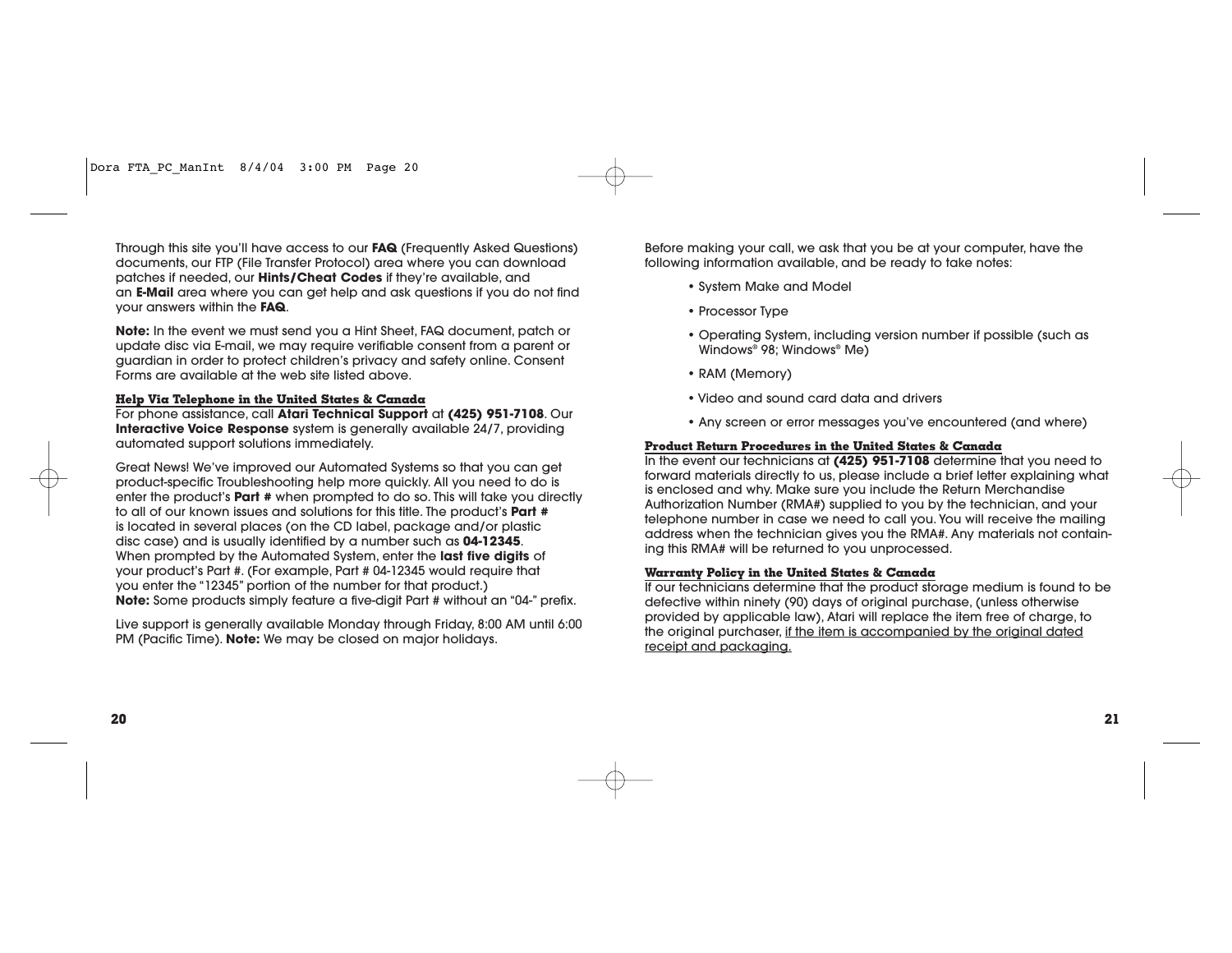# **END-USER LICENSE AGREEMENT**

**IMPORTANT — READ CAREFULLY:** Please be sure to carefully read and understand all of the rights and restrictions described in this End-User License Agreement ("EULA").

## **AGREEMENT**

This document is an agreement between you and Atari, Inc. and its affiliated companies ("Company"). The enclosed software game disc(s), cartridge or Game Pak ("Software") and any accompanying printed materials are licensed to you only on the condition that you accept all of the terms contained in this EULA.

By opening this package and installing or otherwise using the Software you agree to be bound by the terms of this EULA. If you do not agree to the terms of this EULA you may not install or use the Software and within 15 days of purchase you must call the Tech Support telephone number listed in the manual accompanying the Software (the "Manual"). Select the Automated Phone System's Main Menu option for Consumer Services and follow the prompts.

You will be given a Return Merchandise Authorization number (RMA #) by the technician. You then have 15 days from the date of this contact to return the Software in its protective covering, the Manual and the original sales invoice to the address supplied to you.

If this is a PC product, when you install the Software you will be asked to review and either accept or not accept the terms of the EULA by clicking the "I Accept" button. By clicking the "I Accept" button you acknowledge that you have read the EULA, understand it and agree to be bound by its terms and conditions.

### **COPYRIGHT**

The Software is protected by copyright laws and international copyright treaties, as well as other intellectual property laws and treaties. All title and copyrights in and to the Software (including but not limited to any images, photographs, animations, video, music, text and "applets" incorporated into the Software) and any printed materials accompanying the Software are owned by the Company or its Licensors.

## **GRANT OF LICENSE**

The Software is licensed and not sold to you and its use is subject to this EULA. The Company grants you a limited, personal, non-exclusive license to use the Software in the manner described in the user documentation. The Company reserves all rights not expressly granted to you in this EULA.

## **PERMITTED USES**

1. If the Software is configured for loading on a hard drive, you may install and use the Software on a single computer.

- 2. You may make and maintain one copy of the Software for backup and archival purposes, provided that the original and copy of the Software are kept in your possession.
- 3. You may permanently transfer all your rights under this EULA, provided you retain no copies, you transfer all of the Software (including all component parts, the media and printed materials and any upgrades) and the recipient reads and accepts this EULA.

## **RESTRICTIONS**

- 1. You may not delete or obscure any copyright, trademark or other proprietary notice on the Software or accompanying printed materials.
- 2. You may not decompile, modify, reverse engineer, disassemble or otherwise reproduce the Software.
- 3. You may not copy, rent, lease, sublicense, distribute, publicly display the Software, create derivative works based on the Software (except to the extent expressly permitted in the Editor and End-User Variation section of this Agreement or other documentation accompanying the Software) or otherwise commercially exploit the Software.
- 4. You may not electronically transmit the Software from one computer, console or other platform to another or over a network.
- 5. You may not use any backup or archival copy of the Software for any purpose other than to replace the original copy in the event it's destroyed or becomes defective.

## **EDITOR AND END-USER VARIATIONS**

If the Software includes a feature that allows you to modify the Software or to construct new variations (an "Editor"), you may use such Editor to create modifications or enhancements to the Software, including the construction of new levels (collectively the "Variations"), subject to the following restrictions. Your Variations: (i) must only work with the full, registered copy of the Software; (ii) must not contain modifications to any executable file; (iii) must not contain any libelous, defamatory or other illegal material, material that is scandalous or invades the rights of privacy or publicity of any third party; (iv) must not contain any trademarks, copyright-protected work or other property of third parties; and (v) may not be commercially exploited by you, including but not limited to making such Variations available for sale or as part of a pay-per-play or timesharing service.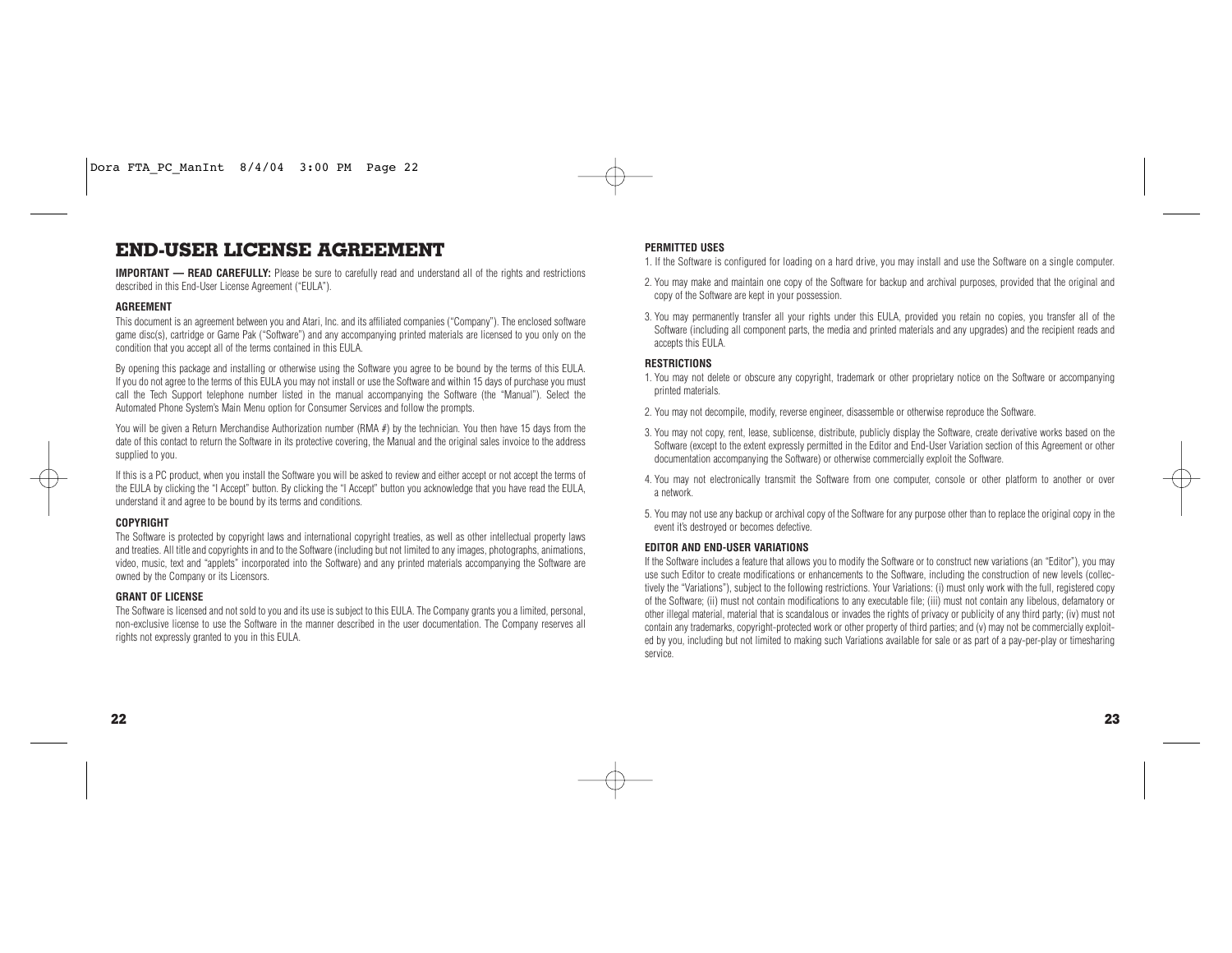## **TERMINATION**

This EULA is effective until terminated. You may terminate this EULA at any time by destroying the Software. This EULA will terminate automatically without notice from the Company if you fail to comply with any provisions of this EULA. All provisions of this EULA as to warranties, limitation of liability, remedies and damages will survive termination.

### **LIMITED WARRANTY AND DISCLAIMER OF WARRANTIES**

You are aware and agree that use of the Software and the media on which is recorded is at your sole risk. The Software and media are supplied "AS IS." Unless otherwise provided by applicable law, the Company warrants to the original purchaser of this product that the Software storage medium will be free from defects in materials and workmanship under normal use for ninety (90) days from the date of purchase. The warranty is void if the defect has arisen through accident, abuse, neglect or misapplication. If the Software fails to conform to this warranty, you may at your sole and exclusive remedy, obtain a replacement free of charge if you return the defective Software. Follow the Product Return Procedures described in the Manual. The Company does not warrant that the Software or its operations or functions will meet your requirements, or that the use of the Software will be without interruption or error.

**TO THE FULLEST EXTENT PERMISSIBLE UNDER APPLICABLE LAW, EXCEPT FOR THE EXPRESS WARRAN-TY SET FORTH ABOVE, THE COMPANY DISCLAIMS ALL WARRANTIES, EXPRESS OR IMPLIED, INCLUDING AND WITHOUT LIMITATION, THE IMPLIED WARRANTIES OF MERCHANTABILITY AND FITNESS FOR A PARTICULAR PURPOSE AND NON-INFRINGEMENT. EXCEPT FOR THE EXPRESS WARRANTY SET FORTH ABOVE, THE COMPANY DOES NOT WARRANT, GUARANTEE OR MAKE ANY REPRESENTATION REGARDING THE USE OR THE RESULTS OF THE USE OF THE SOFTWARE IN TERMS OF ITS CORRECTNESS, ACCURACY, RELIABILITY, CURRENTNESS OR OTHERWISE. SOME JURISDICTIONS DO NOT ALLOW THE EXCLUSION OF OR LIMITATIONS ON IMPLIED WARRANTIES, SO THE ABOVE EXCLUSIONS AND LIMITATIONS MAY NOT APPLY TO YOU.**

### **LIMITATION OF LIABILITY**

**IN NO EVENT WILL THE COMPANY OR ITS EMPLOYEES OR LICENSORS BE LIABLE FOR ANY INCIDENTAL, INDIRECT, SPECIAL, CONSEQUENTIAL OR PUNITIVE DAMAGES, OR ANY DAMAGES WHATSOEVER (INCLUDING, WITHOUT LIMITATION, DAMAGES FOR INJURY TO PERSON OR PROPERTY, FOR LOSS OF PROFITS, BUSINESS INTERRUPTION, LOSS OF BUSINESS INFORMATION, LOSS OF PRIVACY, FAILURE TO MEET ANY DUTY AND NEGLIGENCE) ARISING OUT OF OR IN ANY WAY RELATED TO THE USE OR INABILI-TY TO USE THE SOFTWARE, EVEN IF THE COMPANY OR AN AUTHORIZED REPRESENTATIVE OF THE COMPANY HAS BEEN ADVISED OF THE POSSIBILITY OF SUCH DAMAGES. SOME JURISDICTIONS DO NOT ALLOW THE EXCLUSION OF LIABILITY FOR INCIDENTAL OR CONSEQUENTIAL DAMAGES, SO THE ABOVE EXCLUSION MAY NOT APPLY TO YOU.**

### **IN NO EVENT WILL THE LIABILITY OF THE COMPANY FOR DAMAGES WITH RESPECT TO THE SOFTWARE EXCEED THE AMOUNTS ACTUALLY PAID BY YOU FOR THE SOFTWARE.**

### **CHOICE OF LAW AND VENUE**

This EULA is governed by the laws of the United States of America and the State of New York, exclusive of its conflicts of law provisions. The exclusive venue for litigation regarding or arising from this EULA is New York County, New York and you agree to submit to the Jurisdiction of the courts of New York County, New York for any such litigation.

### **MISCELLANEOUS**

If any provision or portion of this EULA is found to be unlawful, void, or for any reason unenforceable, it will be severed from and in no way affect the validity or enforceability of the remaining provisions of the EULA.

This EULA constitutes the entire agreement between you and the Company regarding the Software and its use.